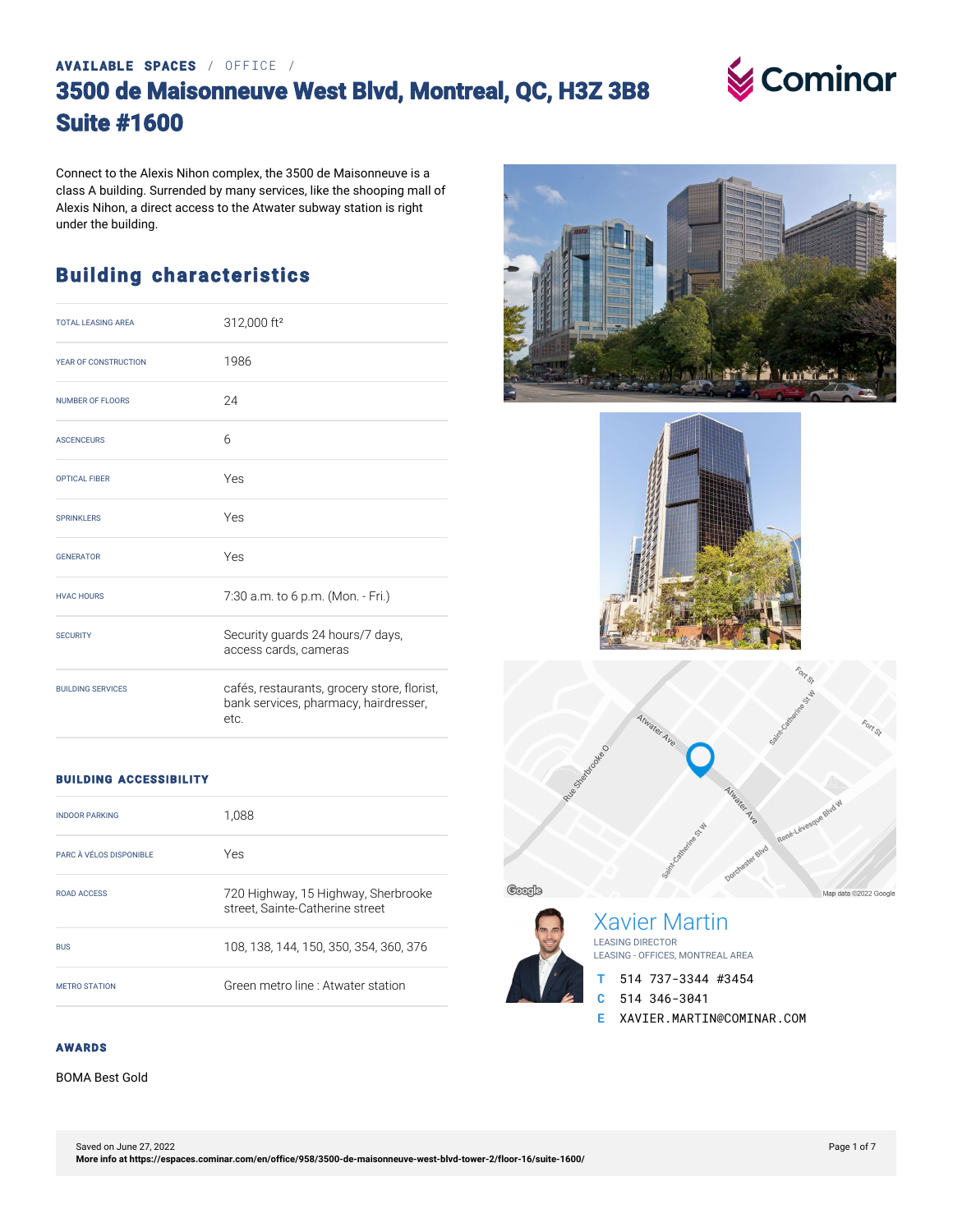#### Saved on June 27, 2022 **[More info at https://espaces.cominar.com/en/office/958/3500-de-maisonneuve-west-blvd-tower-2/floor-16/suite-1600/](https://espaces.cominar.com/en/office/958/3500-de-maisonneuve-west-blvd-tower-2/floor-16/suite-1600/)**

#### **AVAILABLE SPACES** / OFFICE /

#### **3500 de Maisonneuve West Blvd, Montreal, QC, H3Z 3B8 Suite #1600**

## **Space characteristics**

| <b>AVAILABLE LEASING AREA</b> | 5,689 ft <sup>2</sup>    |
|-------------------------------|--------------------------|
| <b>NUMBER OF FLOORS</b>       | 1                        |
| <b>FLOOR AREA</b>             | 17,500 ft <sup>2</sup>   |
| <b>ADDITIONNAL RENT</b>       | \$17.91 /ft <sup>2</sup> |
| <b>ENERGY</b>                 | Included                 |









Xavier Martin LEASING DIRECTOR LEASING - OFFICES, MONTREAL AREA

- **T** 514 737-3344 #3454
- **C** 514 346-3041
- **E** XAVIER.MARTIN@COMINAR.COM

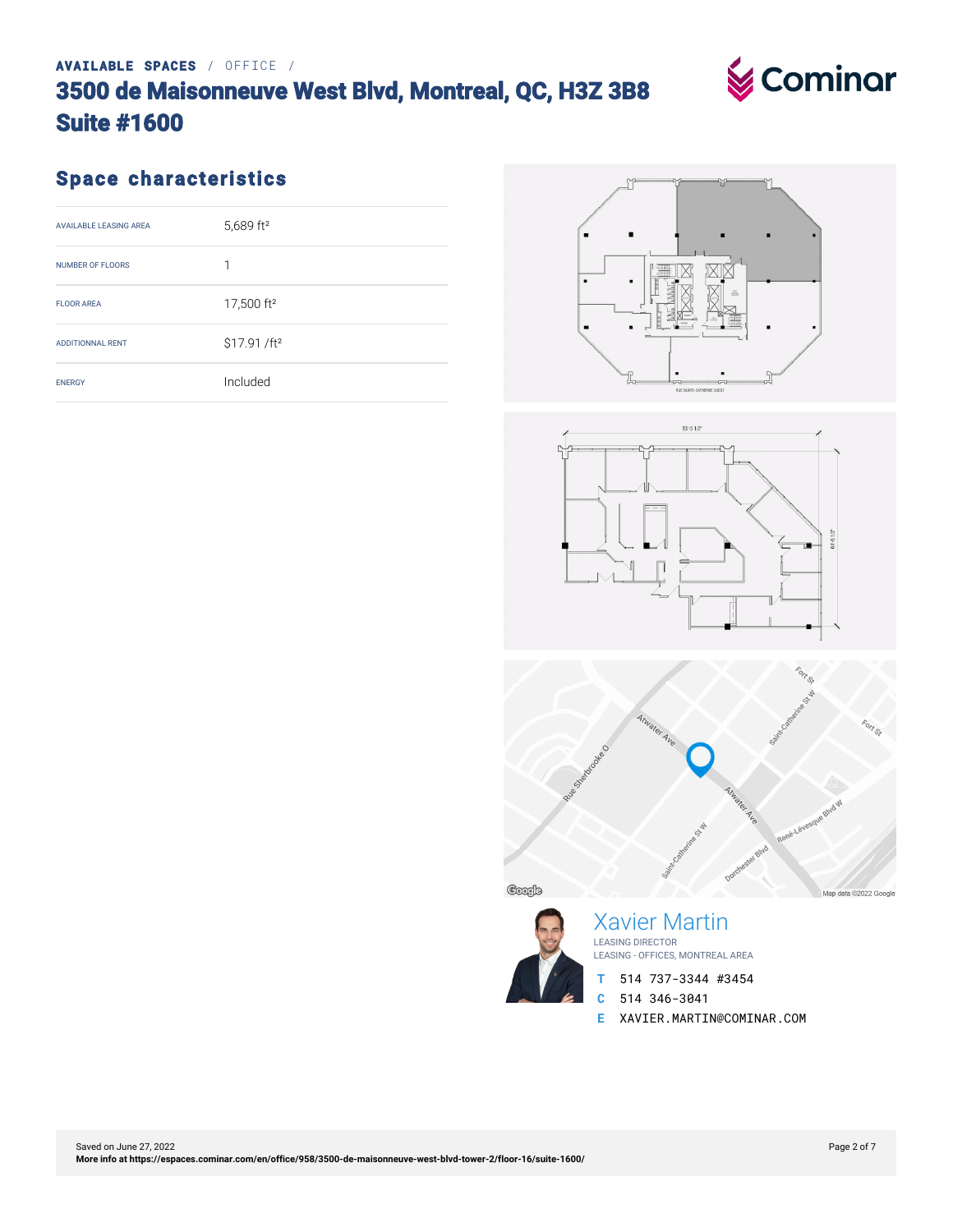

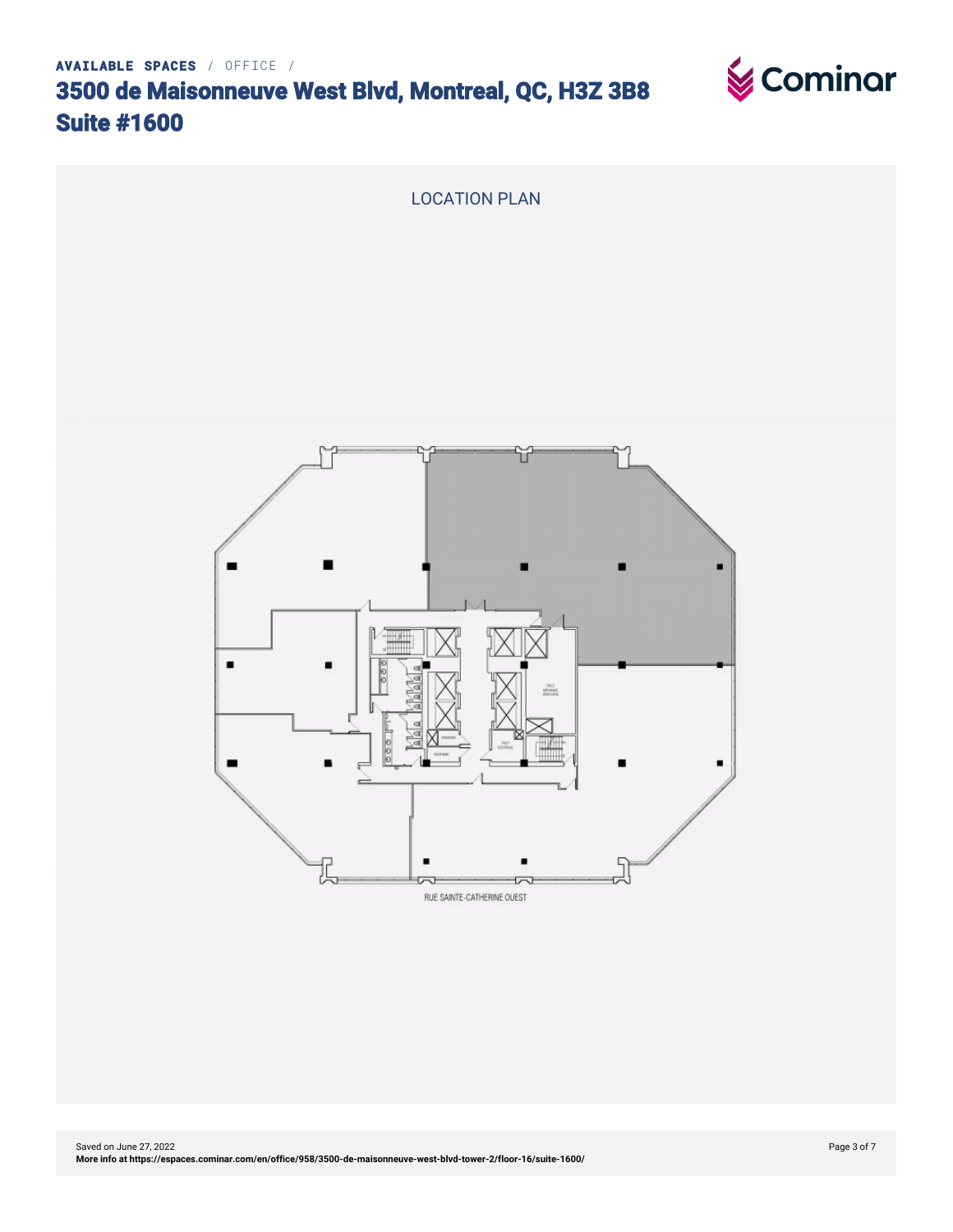

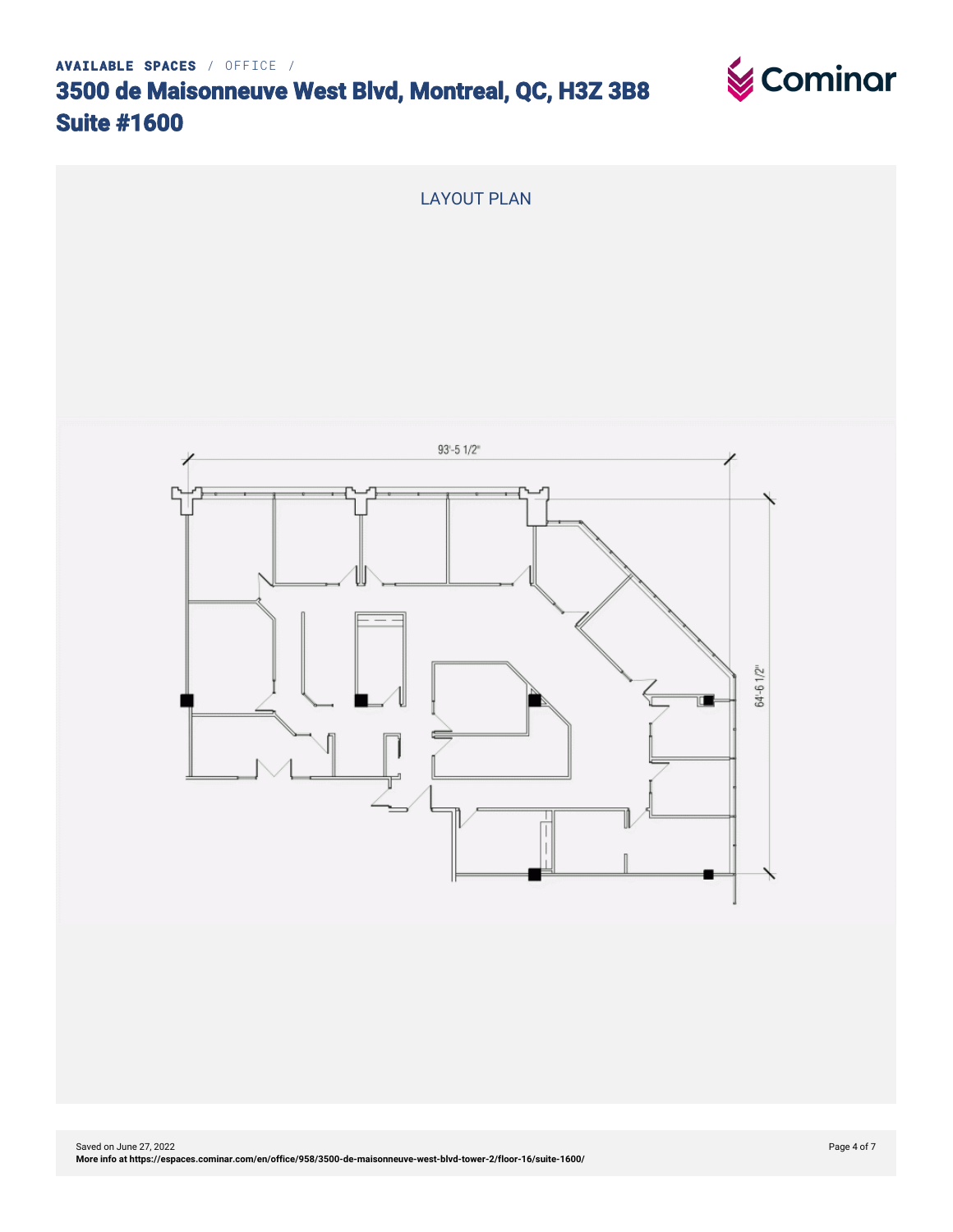



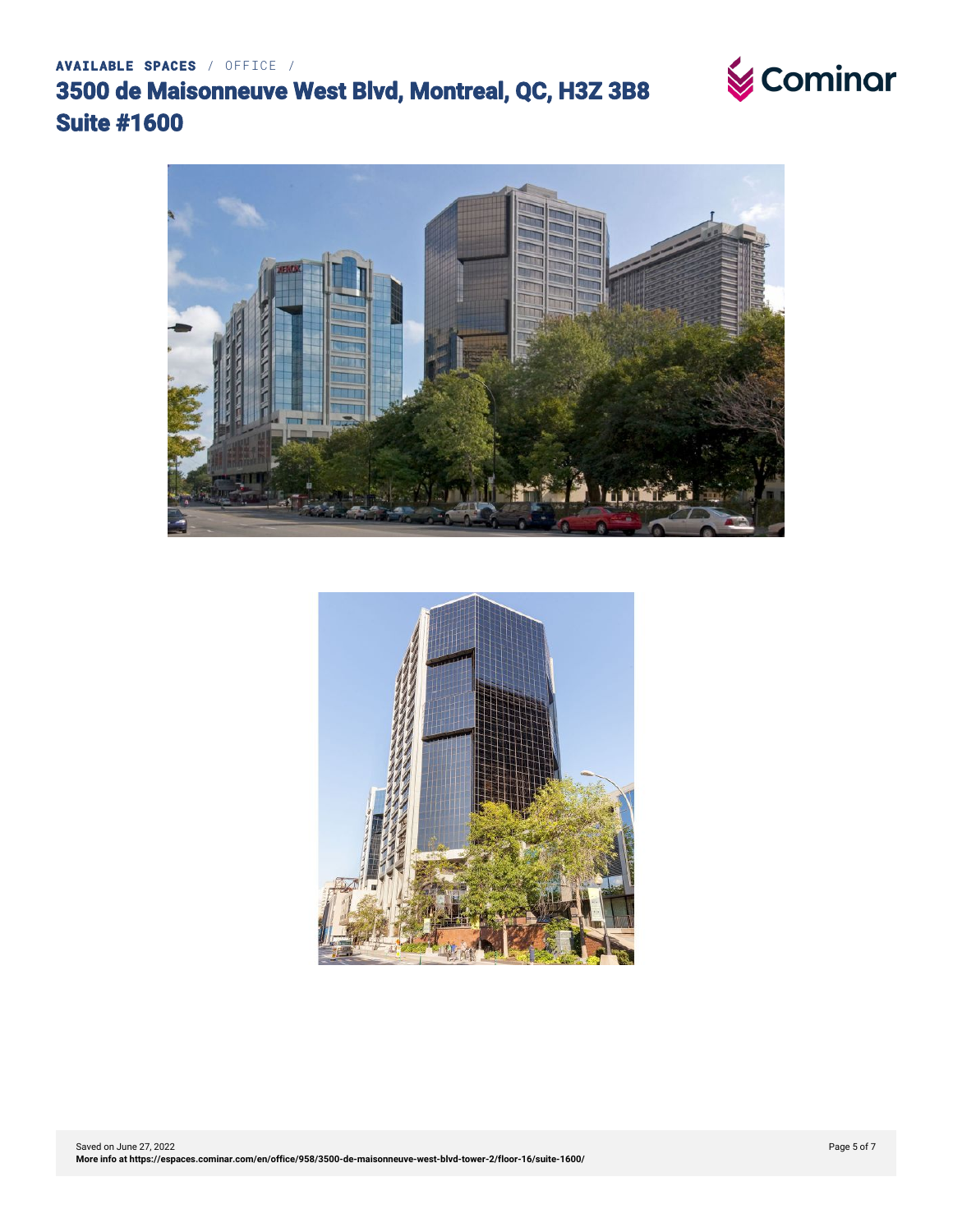